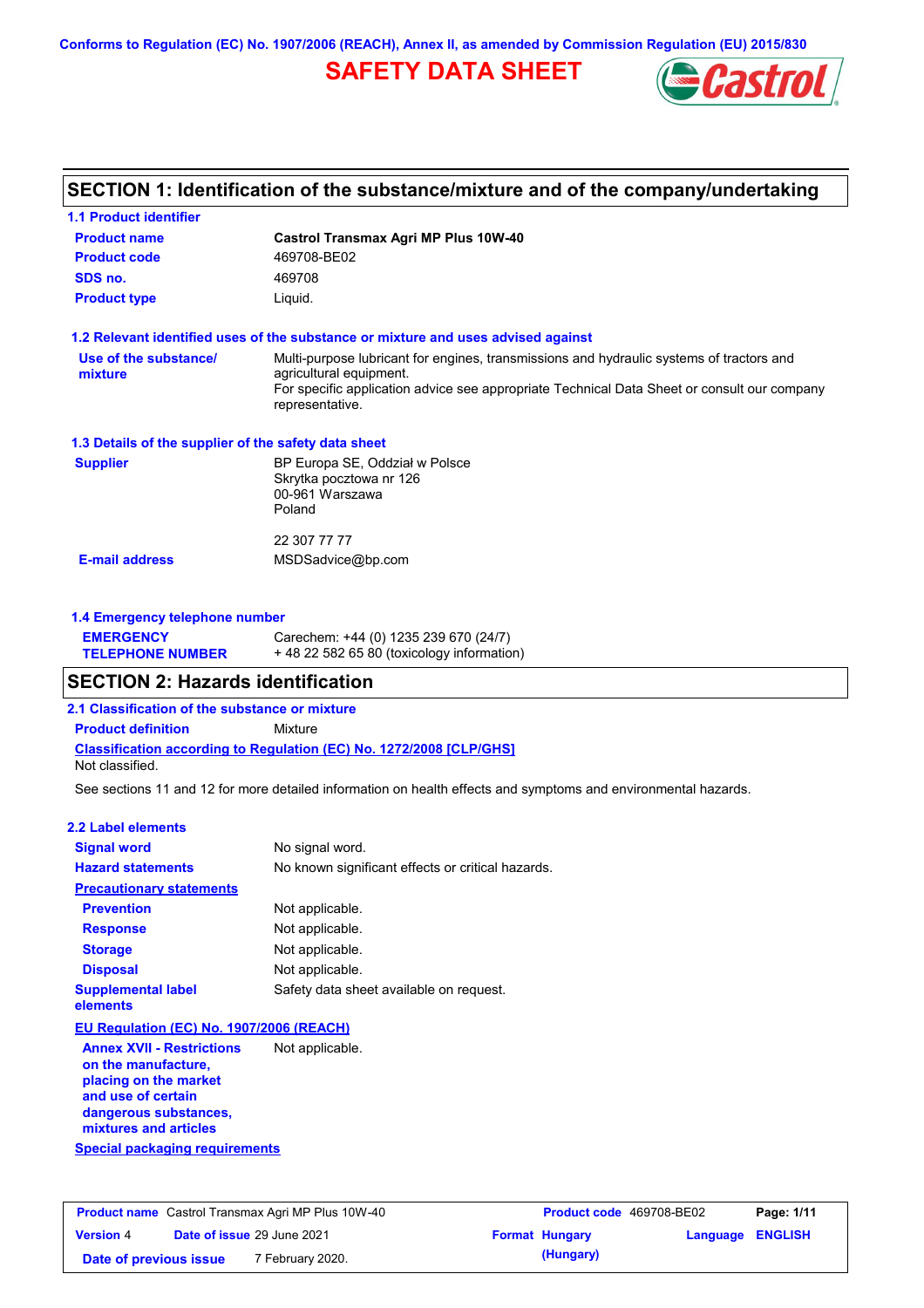## **SECTION 2: Hazards identification**

| <b>Containers to be fitted</b><br>with child-resistant<br>fastenings                                                     | Not applicable.                                                                                                                                                                                                                                                                                                                                                                                                                                                                                                                                                                                                                               |
|--------------------------------------------------------------------------------------------------------------------------|-----------------------------------------------------------------------------------------------------------------------------------------------------------------------------------------------------------------------------------------------------------------------------------------------------------------------------------------------------------------------------------------------------------------------------------------------------------------------------------------------------------------------------------------------------------------------------------------------------------------------------------------------|
| <b>Tactile warning of danger</b>                                                                                         | Not applicable.                                                                                                                                                                                                                                                                                                                                                                                                                                                                                                                                                                                                                               |
| 2.3 Other hazards                                                                                                        |                                                                                                                                                                                                                                                                                                                                                                                                                                                                                                                                                                                                                                               |
| <b>Results of PBT and vPvB</b><br>assessment                                                                             | Product does not meet the criteria for PBT or vPvB according to Regulation (EC) No. 1907/2006,<br>Annex XIII.                                                                                                                                                                                                                                                                                                                                                                                                                                                                                                                                 |
| <b>Product meets the criteria</b><br>for PBT or vPvB according<br>to Regulation (EC) No.<br><b>1907/2006, Annex XIII</b> | This mixture does not contain any substances that are assessed to be a PBT or a vPvB.                                                                                                                                                                                                                                                                                                                                                                                                                                                                                                                                                         |
| Other hazards which do<br>not result in classification                                                                   | Defatting to the skin.<br><b>USED ENGINE OILS</b><br>Used engine oil may contain hazardous components which have the potential to cause skin<br>cancer.<br>See Toxicological Information, section 11 of this Safety Data Sheet.<br>Note: High Pressure Applications<br>Injections through the skin resulting from contact with the product at high pressure constitute a<br>major medical emergency.<br>See 'Notes to physician' under First-Aid Measures, Section 4 of this Safety Data Sheet.<br>Experimental data on one or more of the components has been used to determine all or part of<br>the hazard classification of this product. |

#### **SECTION 3: Composition/information on ingredients**

**3.2 Mixtures Product definition**

Mixture

Highly refined base oil (IP 346 DMSO extract < 3%). Proprietary performance additives.

| <b>Product/ingredient</b><br>name                                                                   | <b>Identifiers</b>                                                                               | $\frac{9}{6}$ | <b>Regulation (EC) No.</b><br>1272/2008 [CLP]                      | <b>Type</b> |
|-----------------------------------------------------------------------------------------------------|--------------------------------------------------------------------------------------------------|---------------|--------------------------------------------------------------------|-------------|
| Distillates (petroleum), hydrotreated<br>heavy paraffinic                                           | REACH #: 01-2119484627-25<br>EC: 265-157-1<br>CAS: 64742-54-7<br>Index: 649-467-00-8             | ≥50 - ≤75     | Not classified.                                                    | $[2]$       |
| Distillates (petroleum), hydrotreated<br>heavy paraffinic                                           | REACH #: 01-2119484627-25 ≥10 - ≤25<br>$EC: 265-157-1$<br>CAS: 64742-54-7<br>Index: 649-467-00-8 |               | Asp. Tox. 1, H304                                                  | [1] [2]     |
| Distillates (petroleum), solvent-<br>dewaxed heavy paraffinic                                       | REACH #: 01-2119471299-27 ≤5<br>EC: 265-169-7<br>CAS: 64742-65-0<br>Index: 649-474-00-6          |               | Not classified.                                                    | $[2]$       |
| Distillates (petroleum), solvent-<br>dewaxed heavy paraffinic                                       | REACH #: 01-2119471299-27 ≤3<br>EC: 265-169-7<br>CAS: 64742-65-0<br>Index: 649-474-00-6          |               | Asp. Tox. 1, H304                                                  | [1] [2]     |
| Phosphorodithioic acid, mixed O,O-bis<br>(2-ethylhexyl and iso-Bu and iso-Pr)<br>esters, zinc salts | REACH #: 01-2119521201-61<br>EC: 288-917-4<br>CAS: 85940-28-9                                    | וי≥           | Skin Irrit. 2, H315<br>Eye Dam. 1, H318<br>Aquatic Chronic 2, H411 | $[1]$       |

**See Section 16 for the full text of the H statements declared above.**

#### **Type**

[1] Substance classified with a health or environmental hazard

[2] Substance with a workplace exposure limit

[3] Substance meets the criteria for PBT according to Regulation (EC) No. 1907/2006, Annex XIII

[4] Substance meets the criteria for vPvB according to Regulation (EC) No. 1907/2006, Annex XIII

[5] Substance of equivalent concern

[6] Additional disclosure due to company policy

Occupational exposure limits, if available, are listed in Section 8.

| <b>Product name</b> Castrol Transmax Agri MP Plus 10W-40 |  | <b>Product code</b> 469708-BE02 |                       | Page: 2/11              |  |
|----------------------------------------------------------|--|---------------------------------|-----------------------|-------------------------|--|
| <b>Version 4</b>                                         |  | Date of issue 29 June 2021      | <b>Format Hungary</b> | <b>Language ENGLISH</b> |  |
| Date of previous issue                                   |  | 7 February 2020.                | (Hungary)             |                         |  |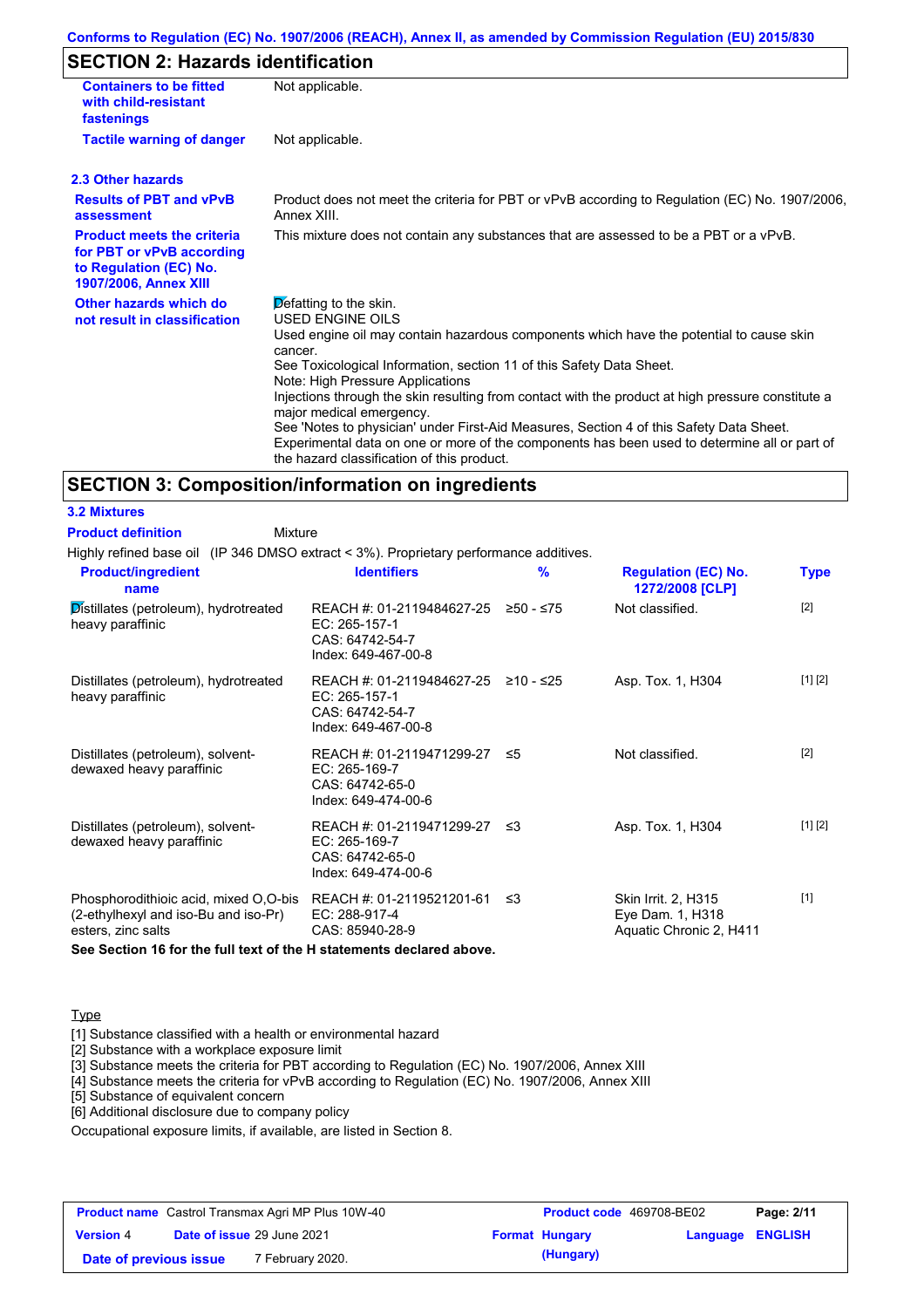## **SECTION 4: First aid measures**

#### Do not induce vomiting unless directed to do so by medical personnel. Get medical attention if symptoms occur. In case of contact, immediately flush eyes with plenty of water for at least 15 minutes. Eyelids should be held away from the eyeball to ensure thorough rinsing. Check for and remove any contact lenses. Get medical attention. **4.1 Description of first aid measures** If inhaled, remove to fresh air. Get medical attention if symptoms occur. **Ingestion Inhalation Eye contact Protection of first-aiders** No action shall be taken involving any personal risk or without suitable training. It may be dangerous to the person providing aid to give mouth-to-mouth resuscitation. **Skin contact** Wash skin thoroughly with soap and water or use recognised skin cleanser. Remove contaminated clothing and shoes. Wash clothing before reuse. Clean shoes thoroughly before reuse. Get medical attention if irritation develops.

#### **4.2 Most important symptoms and effects, both acute and delayed**

See Section 11 for more detailed information on health effects and symptoms.

| <b>Potential acute health effects</b> |                                                                                                                   |
|---------------------------------------|-------------------------------------------------------------------------------------------------------------------|
| <b>Inhalation</b>                     | Vapour inhalation under ambient conditions is not normally a problem due to low vapour<br>pressure.               |
| <b>Ingestion</b>                      | No known significant effects or critical hazards.                                                                 |
| <b>Skin contact</b>                   | Defatting to the skin. May cause skin dryness and irritation.                                                     |
| <b>Eye contact</b>                    | Not classified as an eye irritant. Based on data available for this or related materials.                         |
|                                       | Delayed and immediate effects as well as chronic effects from short and long-term exposure                        |
| <b>Inhalation</b>                     | Overexposure to the inhalation of airborne droplets or aerosols may cause irritation of the<br>respiratory tract. |
| <b>Ingestion</b>                      | Ingestion of large quantities may cause nausea and diarrhoea.                                                     |
| <b>Skin contact</b>                   | Prolonged or repeated contact can defat the skin and lead to irritation and/or dermatitis.                        |
| Eye contact                           | Potential risk of transient stinging or redness if accidental eye contact occurs.                                 |
|                                       | 4.3 Indication of any immediate medical attention and special treatment needed                                    |
| Notes to physician                    | Treatment should in general he symptomatic and directed to relieving any effects                                  |

| <b>Notes to physician</b> | Treatment should in general be symptomatic and directed to relieving any effects.                 |
|---------------------------|---------------------------------------------------------------------------------------------------|
|                           | Note: High Pressure Applications                                                                  |
|                           | Injections through the skin resulting from contact with the product at high pressure constitute a |
|                           | major medical emergency. Injuries may not appear serious at first but within a few hours tissue   |
|                           | becomes swollen, discoloured and extremely painful with extensive subcutaneous necrosis.          |
|                           | Surgical exploration should be undertaken without delay. Thorough and extensive debridement       |
|                           | of the wound and underlying tissue is necessary to minimise tissue loss and prevent or limit      |
|                           | permanent damage. Note that high pressure may force the product considerable distances            |
|                           | along tissue planes.                                                                              |

## **SECTION 5: Firefighting measures**

| 5.1 Extinguishing media                                   |                                                                                                                                                                                                                                                                                                                                                                   |
|-----------------------------------------------------------|-------------------------------------------------------------------------------------------------------------------------------------------------------------------------------------------------------------------------------------------------------------------------------------------------------------------------------------------------------------------|
| <b>Suitable extinguishing</b><br>media                    | In case of fire, use foam, dry chemical or carbon dioxide extinguisher or spray.                                                                                                                                                                                                                                                                                  |
| <b>Unsuitable extinguishing</b><br>media                  | Do not use water jet. The use of a water jet may cause the fire to spread by splashing the<br>burning product.                                                                                                                                                                                                                                                    |
| 5.2 Special hazards arising from the substance or mixture |                                                                                                                                                                                                                                                                                                                                                                   |
| <b>Hazards from the</b><br>substance or mixture           | In a fire or if heated, a pressure increase will occur and the container may burst.                                                                                                                                                                                                                                                                               |
| <b>Hazardous combustion</b><br>products                   | Combustion products may include the following:<br>carbon oxides (CO, CO <sub>2</sub> ) (carbon monoxide, carbon dioxide)                                                                                                                                                                                                                                          |
| 5.3 Advice for firefighters                               |                                                                                                                                                                                                                                                                                                                                                                   |
| <b>Special precautions for</b><br>fire-fighters           | No action shall be taken involving any personal risk or without suitable training. Promptly<br>isolate the scene by removing all persons from the vicinity of the incident if there is a fire.                                                                                                                                                                    |
| <b>Special protective</b><br>equipment for fire-fighters  | Fire-fighters should wear appropriate protective equipment and self-contained breathing<br>apparatus (SCBA) with a full face-piece operated in positive pressure mode. Clothing for fire-<br>fighters (including helmets, protective boots and gloves) conforming to European standard EN<br>469 will provide a basic level of protection for chemical incidents. |

| <b>Product name</b> Castrol Transmax Agri MP Plus 10W-40 |  | <b>Product code</b> 469708-BE02 |  | Page: 3/11            |                         |  |
|----------------------------------------------------------|--|---------------------------------|--|-----------------------|-------------------------|--|
| <b>Version 4</b>                                         |  | Date of issue 29 June 2021      |  | <b>Format Hungary</b> | <b>Language ENGLISH</b> |  |
| Date of previous issue                                   |  | <sup>7</sup> February 2020.     |  | (Hungary)             |                         |  |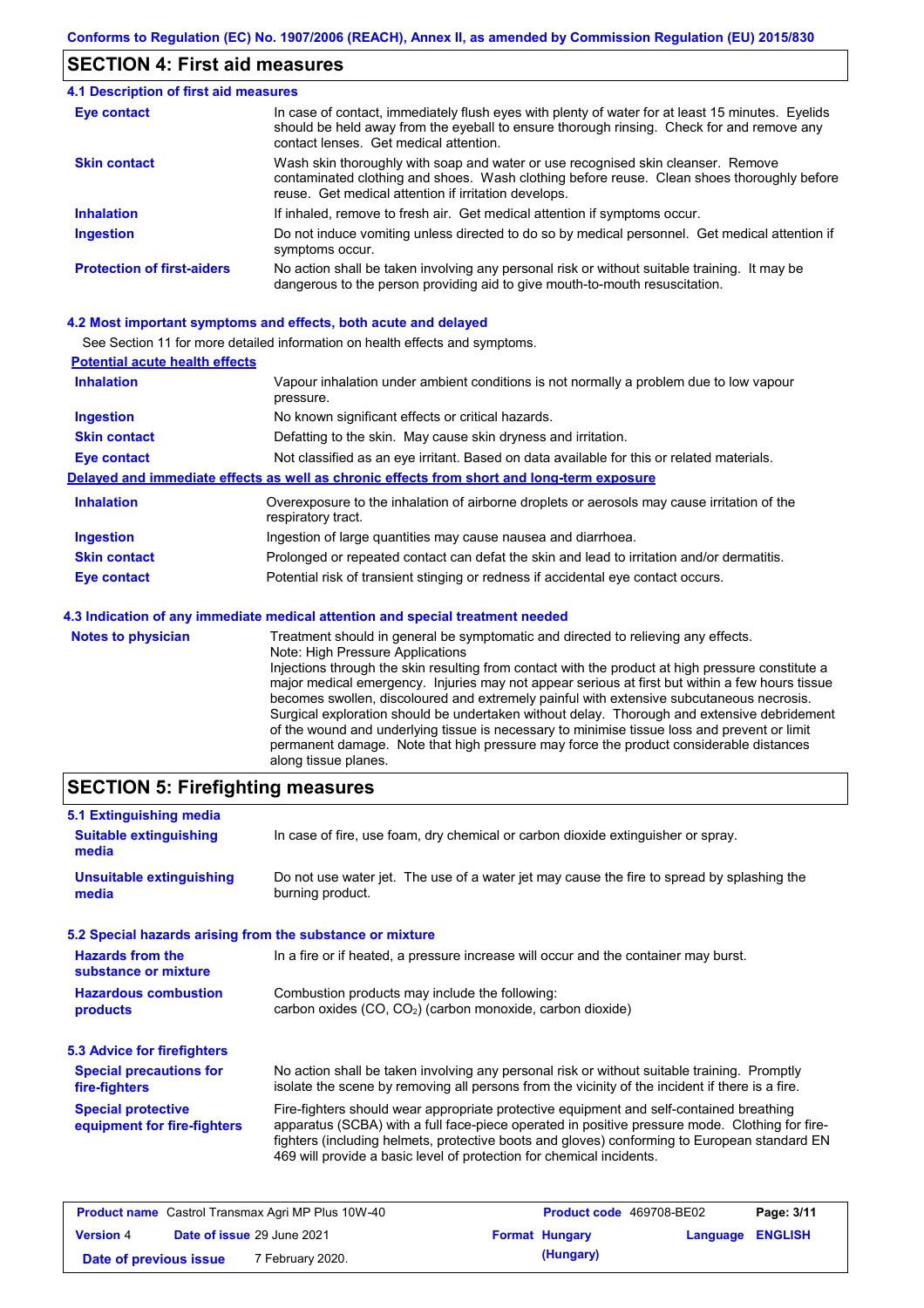## **SECTION 6: Accidental release measures**

|                                                          | 6.1 Personal precautions, protective equipment and emergency procedures                                                                                                                                                                                                                                                                                                                        |
|----------------------------------------------------------|------------------------------------------------------------------------------------------------------------------------------------------------------------------------------------------------------------------------------------------------------------------------------------------------------------------------------------------------------------------------------------------------|
| For non-emergency<br>personnel                           | No action shall be taken involving any personal risk or without suitable training. Evacuate<br>surrounding areas. Keep unnecessary and unprotected personnel from entering. Do not touch<br>or walk through spilt material. Floors may be slippery; use care to avoid falling. Put on<br>appropriate personal protective equipment.                                                            |
| For emergency responders                                 | Entry into a confined space or poorly ventilated area contaminated with vapour, mist or fume is<br>extremely hazardous without the correct respiratory protective equipment and a safe system of<br>work. Wear self-contained breathing apparatus. Wear a suitable chemical protective suit.<br>Chemical resistant boots. See also the information in "For non-emergency personnel".           |
| <b>6.2 Environmental</b><br>precautions                  | Avoid dispersal of spilt material and runoff and contact with soil, waterways, drains and sewers.<br>Inform the relevant authorities if the product has caused environmental pollution (sewers,<br>waterways, soil or air).                                                                                                                                                                    |
| 6.3 Methods and material for containment and cleaning up |                                                                                                                                                                                                                                                                                                                                                                                                |
| <b>Small spill</b>                                       | Stop leak if without risk. Move containers from spill area. Absorb with an inert material and<br>place in an appropriate waste disposal container. Dispose of via a licensed waste disposal<br>contractor.                                                                                                                                                                                     |
| <b>Large spill</b>                                       | Stop leak if without risk. Move containers from spill area. Prevent entry into sewers, water<br>courses, basements or confined areas. Contain and collect spillage with non-combustible,<br>absorbent material e.g. sand, earth, vermiculite or diatomaceous earth and place in container<br>for disposal according to local regulations. Dispose of via a licensed waste disposal contractor. |
| 6.4 Reference to other<br><b>sections</b>                | See Section 1 for emergency contact information.<br>See Section 5 for firefighting measures.<br>See Section 8 for information on appropriate personal protective equipment.<br>See Section 12 for environmental precautions.<br>See Section 13 for additional waste treatment information.                                                                                                     |

## **SECTION 7: Handling and storage**

## **7.1 Precautions for safe handling**

| <b>Protective measures</b>                                                           | Put on appropriate personal protective equipment.                                                                                                                                                                                                                                                                                                                                                                                                                                        |
|--------------------------------------------------------------------------------------|------------------------------------------------------------------------------------------------------------------------------------------------------------------------------------------------------------------------------------------------------------------------------------------------------------------------------------------------------------------------------------------------------------------------------------------------------------------------------------------|
| <b>Advice on general</b><br>occupational hygiene                                     | Eating, drinking and smoking should be prohibited in areas where this material is handled,<br>stored and processed. Wash thoroughly after handling. Remove contaminated clothing and<br>protective equipment before entering eating areas. See also Section 8 for additional<br>information on hygiene measures.                                                                                                                                                                         |
| <b>7.2 Conditions for safe</b><br>storage, including any<br><i>incompatibilities</i> | Store in accordance with local requiations. Store in a dry, cool and well-ventilated area, away<br>from incompatible materials (see Section 10). Keep away from heat and direct sunlight. Keep<br>container tightly closed and sealed until ready for use. Containers that have been opened must<br>be carefully resealed and kept upright to prevent leakage. Store and use only in equipment/<br>containers designed for use with this product. Do not store in unlabelled containers. |
| <b>Not suitable</b>                                                                  | Prolonged exposure to elevated temperature.                                                                                                                                                                                                                                                                                                                                                                                                                                              |
| 7.3 Specific end use(s)                                                              |                                                                                                                                                                                                                                                                                                                                                                                                                                                                                          |
| <b>Recommendations</b>                                                               | See section 1.2 and Exposure scenarios in annex, if applicable.                                                                                                                                                                                                                                                                                                                                                                                                                          |

# **SECTION 8: Exposure controls/personal protection**

| <b>Occupational exposure limits</b>                                                          | No exposure limit value known.                                                                                                                                          |  |  |  |
|----------------------------------------------------------------------------------------------|-------------------------------------------------------------------------------------------------------------------------------------------------------------------------|--|--|--|
| <b>Product/ingredient name</b>                                                               | <b>Exposure limit values</b>                                                                                                                                            |  |  |  |
| Distillates (petroleum), hydrotreated heavy paraffinic                                       | 25/2000. (IX.30) Ministry of Health and Ministry of Social and Family<br>Affairs Joint Decree (Hungary).<br>CEIL: 5 mg/m <sup>3</sup> Issued/Revised: 1/2002 Form: Mist |  |  |  |
| Distillates (petroleum), hydrotreated heavy paraffinic                                       | 25/2000. (IX.30) Ministry of Health and Ministry of Social and Family<br>Affairs Joint Decree (Hungary).<br>CEIL: 5 mg/m <sup>3</sup> Issued/Revised: 1/2002 Form: Mist |  |  |  |
| Distillates (petroleum), solvent-dewaxed heavy<br>paraffinic                                 | 25/2000. (IX.30) Ministry of Health and Ministry of Social and Family<br>Affairs Joint Decree (Hungary).<br>CEIL: 5 mg/m <sup>3</sup> Issued/Revised: 1/2002 Form: Mist |  |  |  |
| Distillates (petroleum), solvent-dewaxed heavy<br>paraffinic                                 | 25/2000. (IX.30) Ministry of Health and Ministry of Social and Family<br>Affairs Joint Decree (Hungary).                                                                |  |  |  |
| <b>Product name</b> Castrol Transmax Agri MP Plus 10W-40                                     | Product code 469708-BE02<br>Page: 4/11                                                                                                                                  |  |  |  |
| Date of issue 29 June 2021<br><b>Version 4</b><br>7 February 2020.<br>Date of previous issue | <b>ENGLISH</b><br><b>Format Hungary</b><br>Language<br>(Hungary)                                                                                                        |  |  |  |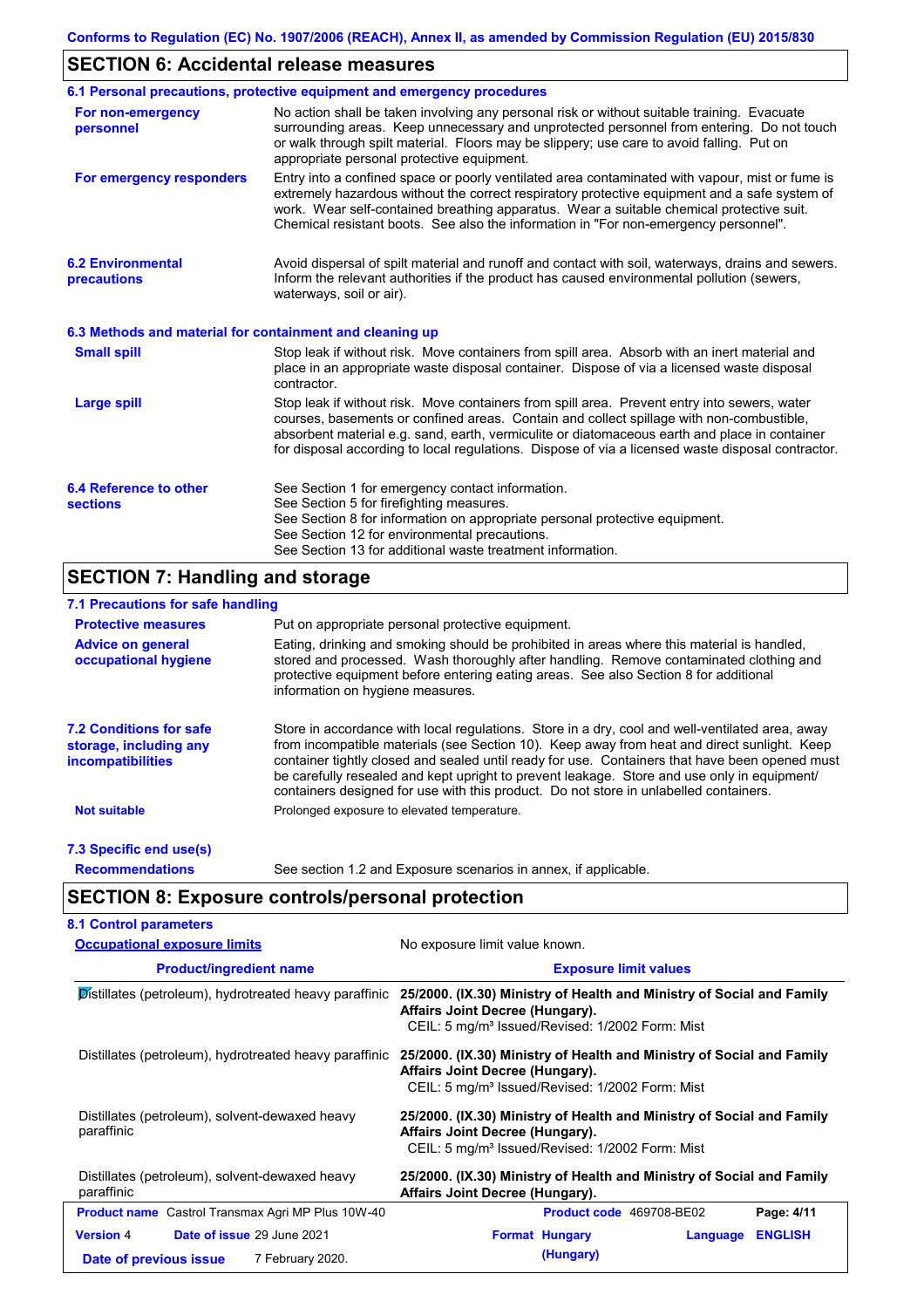## **SECTION 8: Exposure controls/personal protection**

CEIL: 5 mg/m<sup>3</sup> Issued/Revised: 1/2002 Form: Mist

Whilst specific OELs for certain components may be shown in this section, other components may be present in any mist, vapour or dust produced. Therefore, the specific OELs may not be applicable to the product as a whole and are provided for guidance only.

**Recommended monitoring procedures** If this product contains ingredients with exposure limits, personal, workplace atmosphere or biological monitoring may be required to determine the effectiveness of the ventilation or other control measures and/or the necessity to use respiratory protective equipment. Reference should be made to monitoring standards, such as the following: European Standard EN 689 (Workplace atmospheres - Guidance for the assessment of exposure by inhalation to chemical agents for comparison with limit values and measurement strategy) European Standard EN 14042 (Workplace atmospheres - Guide for the application and use of procedures for the assessment of exposure to chemical and biological agents) European Standard EN 482 (Workplace atmospheres - General requirements for the performance of procedures for the measurement of chemical agents) Reference to national guidance documents for methods for the determination of hazardous substances will also be required.

### **Derived No Effect Level**

No DNELs/DMELs available.

#### **Predicted No Effect Concentration**

No PNECs available

| <b>8.2 Exposure controls</b><br><b>Appropriate engineering</b> | Provide exhaust ventilation or other engineering controls to keep the relevant airborne                                                                                                                                                                                                                                                                                                                                                                                                                                                                                                                                                                                                                                                                                                                                                                                                                      |
|----------------------------------------------------------------|--------------------------------------------------------------------------------------------------------------------------------------------------------------------------------------------------------------------------------------------------------------------------------------------------------------------------------------------------------------------------------------------------------------------------------------------------------------------------------------------------------------------------------------------------------------------------------------------------------------------------------------------------------------------------------------------------------------------------------------------------------------------------------------------------------------------------------------------------------------------------------------------------------------|
| <b>controls</b>                                                | concentrations below their respective occupational exposure limits.<br>All activities involving chemicals should be assessed for their risks to health, to ensure<br>exposures are adequately controlled. Personal protective equipment should only be considered<br>after other forms of control measures (e.g. engineering controls) have been suitably evaluated.<br>Personal protective equipment should conform to appropriate standards, be suitable for use, be<br>kept in good condition and properly maintained.<br>Your supplier of personal protective equipment should be consulted for advice on selection and<br>appropriate standards. For further information contact your national organisation for standards.<br>The final choice of protective equipment will depend upon a risk assessment. It is important to<br>ensure that all items of personal protective equipment are compatible. |
| <b>Individual protection measures</b>                          |                                                                                                                                                                                                                                                                                                                                                                                                                                                                                                                                                                                                                                                                                                                                                                                                                                                                                                              |
| <b>Hygiene measures</b>                                        | Wash hands, forearms and face thoroughly after handling chemical products, before eating,<br>smoking and using the lavatory and at the end of the working period. Ensure that eyewash<br>stations and safety showers are close to the workstation location.                                                                                                                                                                                                                                                                                                                                                                                                                                                                                                                                                                                                                                                  |
| <b>Respiratory protection</b>                                  | In case of insufficient ventilation, wear suitable respiratory equipment.<br>The correct choice of respiratory protection depends upon the chemicals being handled, the<br>conditions of work and use, and the condition of the respiratory equipment. Safety procedures<br>should be developed for each intended application. Respiratory protection equipment should<br>therefore be chosen in consultation with the supplier/manufacturer and with a full assessment<br>of the working conditions.                                                                                                                                                                                                                                                                                                                                                                                                        |
| <b>Eye/face protection</b>                                     | Safety glasses with side shields.                                                                                                                                                                                                                                                                                                                                                                                                                                                                                                                                                                                                                                                                                                                                                                                                                                                                            |
| <b>Skin protection</b>                                         |                                                                                                                                                                                                                                                                                                                                                                                                                                                                                                                                                                                                                                                                                                                                                                                                                                                                                                              |
| <b>Hand protection</b>                                         | <b>General Information:</b>                                                                                                                                                                                                                                                                                                                                                                                                                                                                                                                                                                                                                                                                                                                                                                                                                                                                                  |
|                                                                | Because specific work environments and material handling practices vary, safety procedures<br>should be developed for each intended application. The correct choice of protective gloves<br>depends upon the chemicals being handled, and the conditions of work and use. Most gloves<br>provide protection for only a limited time before they must be discarded and replaced (even the<br>best chemically resistant gloves will break down after repeated chemical exposures).                                                                                                                                                                                                                                                                                                                                                                                                                             |
|                                                                | Gloves should be chosen in consultation with the supplier / manufacturer and taking account of<br>a full assessment of the working conditions.                                                                                                                                                                                                                                                                                                                                                                                                                                                                                                                                                                                                                                                                                                                                                               |
|                                                                | Recommended: Nitrile gloves.<br><b>Breakthrough time:</b>                                                                                                                                                                                                                                                                                                                                                                                                                                                                                                                                                                                                                                                                                                                                                                                                                                                    |
|                                                                | Breakthrough time data are generated by glove manufacturers under laboratory test conditions<br>and represent how long a glove can be expected to provide effective permeation resistance. It<br>is important when following breakthrough time recommendations that actual workplace<br>conditions are taken into account. Always consult with your glove supplier for up-to-date<br>technical information on breakthrough times for the recommended glove type.<br>Our recommendations on the selection of gloves are as follows:                                                                                                                                                                                                                                                                                                                                                                           |
|                                                                | Continuous contact:                                                                                                                                                                                                                                                                                                                                                                                                                                                                                                                                                                                                                                                                                                                                                                                                                                                                                          |

| <b>Product name</b> Castrol Transmax Agri MP Plus 10W-40 |  | <b>Product code</b> 469708-BE02   |  | Page: 5/11            |                         |  |
|----------------------------------------------------------|--|-----------------------------------|--|-----------------------|-------------------------|--|
| <b>Version 4</b>                                         |  | <b>Date of issue 29 June 2021</b> |  | <b>Format Hungary</b> | <b>Language ENGLISH</b> |  |
| Date of previous issue                                   |  | 7 February 2020.                  |  | (Hungary)             |                         |  |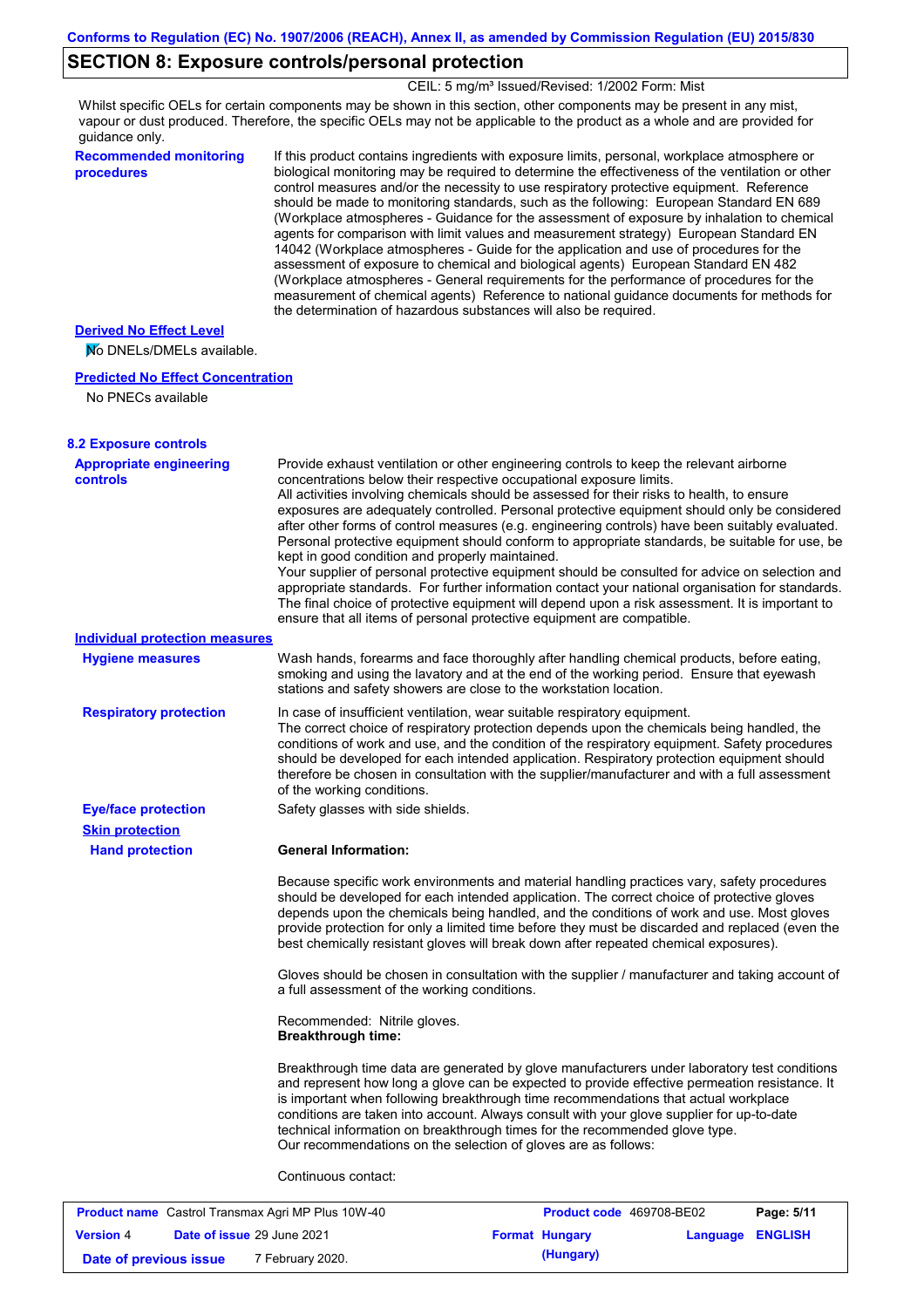# **SECTION 8: Exposure controls/personal protection**

|                                                           | $\sim$<br>Gloves with a minimum breakthrough time of 240 minutes, or >480 minutes if suitable gloves<br>can be obtained.<br>If suitable gloves are not available to offer that level of protection, gloves with shorter<br>breakthrough times may be acceptable as long as appropriate glove maintenance and<br>replacement regimes are determined and adhered to.                                                                                                                                                                                                                                                                                |
|-----------------------------------------------------------|---------------------------------------------------------------------------------------------------------------------------------------------------------------------------------------------------------------------------------------------------------------------------------------------------------------------------------------------------------------------------------------------------------------------------------------------------------------------------------------------------------------------------------------------------------------------------------------------------------------------------------------------------|
|                                                           | Short-term / splash protection:                                                                                                                                                                                                                                                                                                                                                                                                                                                                                                                                                                                                                   |
|                                                           | Recommended breakthrough times as above.<br>It is recognised that for short-term, transient exposures, gloves with shorter breakthrough times<br>may commonly be used. Therefore, appropriate maintenance and replacement regimes must<br>be determined and rigorously followed.                                                                                                                                                                                                                                                                                                                                                                  |
|                                                           | <b>Glove Thickness:</b>                                                                                                                                                                                                                                                                                                                                                                                                                                                                                                                                                                                                                           |
|                                                           | For general applications, we recommend gloves with a thickness typically greater than 0.35 mm.                                                                                                                                                                                                                                                                                                                                                                                                                                                                                                                                                    |
|                                                           | It should be emphasised that glove thickness is not necessarily a good predictor of glove<br>resistance to a specific chemical, as the permeation efficiency of the glove will be dependent<br>on the exact composition of the glove material. Therefore, glove selection should also be based<br>on consideration of the task requirements and knowledge of breakthrough times.<br>Glove thickness may also vary depending on the glove manufacturer, the glove type and the<br>glove model. Therefore, the manufacturers' technical data should always be taken into account<br>to ensure selection of the most appropriate glove for the task. |
|                                                           | Note: Depending on the activity being conducted, gloves of varying thickness may be required<br>for specific tasks. For example:                                                                                                                                                                                                                                                                                                                                                                                                                                                                                                                  |
|                                                           | • Thinner gloves (down to 0.1 mm or less) may be required where a high degree of manual<br>dexterity is needed. However, these gloves are only likely to give short duration protection and<br>would normally be just for single use applications, then disposed of.                                                                                                                                                                                                                                                                                                                                                                              |
|                                                           | • Thicker gloves (up to 3 mm or more) may be required where there is a mechanical (as well<br>as a chemical) risk i.e. where there is abrasion or puncture potential.                                                                                                                                                                                                                                                                                                                                                                                                                                                                             |
| <b>Skin and body</b>                                      | Use of protective clothing is good industrial practice.<br>Personal protective equipment for the body should be selected based on the task being<br>performed and the risks involved and should be approved by a specialist before handling this                                                                                                                                                                                                                                                                                                                                                                                                  |
|                                                           | product.<br>Cotton or polyester/cotton overalls will only provide protection against light superficial<br>contamination that will not soak through to the skin. Overalls should be laundered on a regular<br>basis. When the risk of skin exposure is high (e.g. when cleaning up spillages or if there is a<br>risk of splashing) then chemical resistant aprons and/or impervious chemical suits and boots<br>will be required.                                                                                                                                                                                                                 |
| <b>Refer to standards:</b>                                | Respiratory protection: EN 529<br>Gloves: EN 420, EN 374                                                                                                                                                                                                                                                                                                                                                                                                                                                                                                                                                                                          |
|                                                           | Eye protection: EN 166<br>Filtering half-mask: EN 149<br>Filtering half-mask with valve: EN 405<br>Half-mask: EN 140 plus filter<br>Full-face mask: EN 136 plus filter<br>Particulate filters: EN 143<br>Gas/combined filters: EN 14387                                                                                                                                                                                                                                                                                                                                                                                                           |
| <b>Environmental exposure</b><br>controls                 | Emissions from ventilation or work process equipment should be checked to ensure they<br>comply with the requirements of environmental protection legislation. In some cases, fume<br>scrubbers, filters or engineering modifications to the process equipment will be necessary to<br>reduce emissions to acceptable levels.                                                                                                                                                                                                                                                                                                                     |
|                                                           | <b>SECTION 9: Physical and chemical properties</b>                                                                                                                                                                                                                                                                                                                                                                                                                                                                                                                                                                                                |
| 9.1 Information on basic physical and chemical properties |                                                                                                                                                                                                                                                                                                                                                                                                                                                                                                                                                                                                                                                   |
| <b>Appearance</b>                                         |                                                                                                                                                                                                                                                                                                                                                                                                                                                                                                                                                                                                                                                   |
| <b>Physical state</b>                                     | Liquid.                                                                                                                                                                                                                                                                                                                                                                                                                                                                                                                                                                                                                                           |
| <b>Colour</b>                                             | Amber. [Light]                                                                                                                                                                                                                                                                                                                                                                                                                                                                                                                                                                                                                                    |
| <b>Odour</b>                                              | Not available.                                                                                                                                                                                                                                                                                                                                                                                                                                                                                                                                                                                                                                    |
| <b>Odour threshold</b>                                    | Not available.                                                                                                                                                                                                                                                                                                                                                                                                                                                                                                                                                                                                                                    |
| рH                                                        | Mot applicable.                                                                                                                                                                                                                                                                                                                                                                                                                                                                                                                                                                                                                                   |
| <b>Melting point/freezing point</b>                       | Not available.                                                                                                                                                                                                                                                                                                                                                                                                                                                                                                                                                                                                                                    |

| <b>Product name</b> Castrol Transmax Agri MP Plus 10W-40 |  | <b>Product code</b> 469708-BE02   |  | Page: 6/11            |                         |  |
|----------------------------------------------------------|--|-----------------------------------|--|-----------------------|-------------------------|--|
| <b>Version 4</b>                                         |  | <b>Date of issue 29 June 2021</b> |  | <b>Format Hungary</b> | <b>Language ENGLISH</b> |  |
| Date of previous issue                                   |  | 7 February 2020.                  |  | (Hungary)             |                         |  |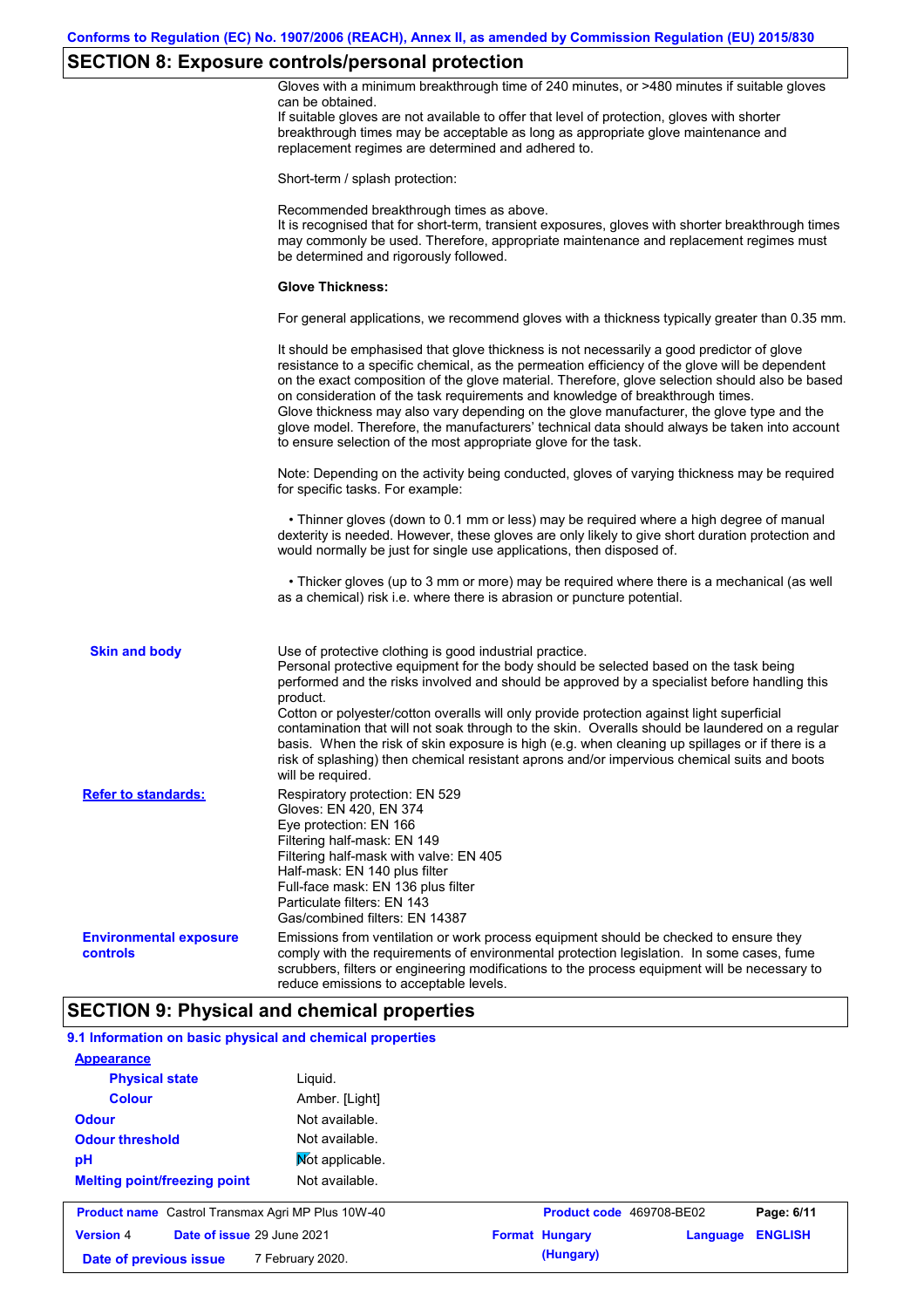# **SECTION 9: Physical and chemical properties**

| Initial boiling point and boiling<br>range             | Not available.                                                                                                                          |
|--------------------------------------------------------|-----------------------------------------------------------------------------------------------------------------------------------------|
| <b>Pour point</b>                                      | -45 $^{\circ}$ C                                                                                                                        |
| <b>Flash point</b>                                     | Open cup: >200°C (>392°F) [Cleveland.]                                                                                                  |
| <b>Evaporation rate</b>                                | Not available.                                                                                                                          |
| <b>Flammability (solid, gas)</b>                       | Not available.                                                                                                                          |
| <b>Upper/lower flammability or</b><br>explosive limits | Not available.                                                                                                                          |
| <b>Vapour pressure</b>                                 | Not available.                                                                                                                          |
| <b>Vapour density</b>                                  | Not available.                                                                                                                          |
| <b>Relative density</b>                                | Not available.                                                                                                                          |
| <b>Density</b>                                         | $<$ 1000 kg/m <sup>3</sup> (<1 g/cm <sup>3</sup> ) at 15 <sup>°</sup> C                                                                 |
| Solubility(ies)                                        | insoluble in water.                                                                                                                     |
| <b>Partition coefficient: n-octanol/</b><br>water      | Not available.                                                                                                                          |
| <b>Auto-ignition temperature</b>                       | Not available.                                                                                                                          |
| <b>Decomposition temperature</b>                       | Not available.                                                                                                                          |
| <b>Viscosity</b>                                       | Kinematic: 89 mm <sup>2</sup> /s (89 cSt) at 40 $^{\circ}$ C<br>Kinematic: 12.8 to 13.2 mm <sup>2</sup> /s (12.8 to 13.2 cSt) at 100 °C |
| <b>Explosive properties</b>                            | Not available.                                                                                                                          |
| <b>Oxidising properties</b>                            | Not available.                                                                                                                          |
|                                                        |                                                                                                                                         |

#### **9.2 Other information**

No additional information.

## **SECTION 10: Stability and reactivity**

| <b>10.1 Reactivity</b>                            | No specific test data available for this product. Refer to Conditions to avoid and Incompatible<br>materials for additional information.                                |
|---------------------------------------------------|-------------------------------------------------------------------------------------------------------------------------------------------------------------------------|
| <b>10.2 Chemical stability</b>                    | The product is stable.                                                                                                                                                  |
| <b>10.3 Possibility of</b><br>hazardous reactions | Under normal conditions of storage and use, hazardous reactions will not occur.<br>Under normal conditions of storage and use, hazardous polymerisation will not occur. |
| <b>10.4 Conditions to avoid</b>                   | Avoid all possible sources of ignition (spark or flame).                                                                                                                |
| <b>10.5 Incompatible materials</b>                | Reactive or incompatible with the following materials: oxidising materials.                                                                                             |
| <b>10.6 Hazardous</b><br>decomposition products   | Under normal conditions of storage and use, hazardous decomposition products should not be<br>produced.                                                                 |

## **SECTION 11: Toxicological information**

## **11.1 Information on toxicological effects**

| 11.1 milomaalon on toxicological enects                                      |                                                                                                                             |                          |          |                |
|------------------------------------------------------------------------------|-----------------------------------------------------------------------------------------------------------------------------|--------------------------|----------|----------------|
| <b>Acute toxicity estimates</b>                                              |                                                                                                                             |                          |          |                |
| Not available.                                                               |                                                                                                                             |                          |          |                |
| <b>Information on likely</b><br>routes of exposure                           | Routes of entry anticipated: Dermal, Inhalation.                                                                            |                          |          |                |
| <b>Potential acute health effects</b>                                        |                                                                                                                             |                          |          |                |
| <b>Inhalation</b>                                                            | Vapour inhalation under ambient conditions is not normally a problem due to low vapour<br>pressure.                         |                          |          |                |
| <b>Ingestion</b>                                                             | No known significant effects or critical hazards.                                                                           |                          |          |                |
| <b>Skin contact</b>                                                          | Defatting to the skin. May cause skin dryness and irritation.                                                               |                          |          |                |
| Eye contact                                                                  | Not classified as an eye irritant. Based on data available for this or related materials.                                   |                          |          |                |
| Symptoms related to the physical, chemical and toxicological characteristics |                                                                                                                             |                          |          |                |
| <b>Inhalation</b>                                                            | May be harmful by inhalation if exposure to vapour, mists or fumes resulting from thermal<br>decomposition products occurs. |                          |          |                |
| <b>Ingestion</b>                                                             | No specific data.                                                                                                           |                          |          |                |
| <b>Product name</b> Castrol Transmax Agri MP Plus 10W-40                     |                                                                                                                             | Product code 469708-BE02 |          | Page: 7/11     |
| <b>Version 4</b>                                                             | Date of issue 29 June 2021                                                                                                  | <b>Format Hungary</b>    | Language | <b>ENGLISH</b> |

**Date of previous issue (Hungary)** 7 February 2020.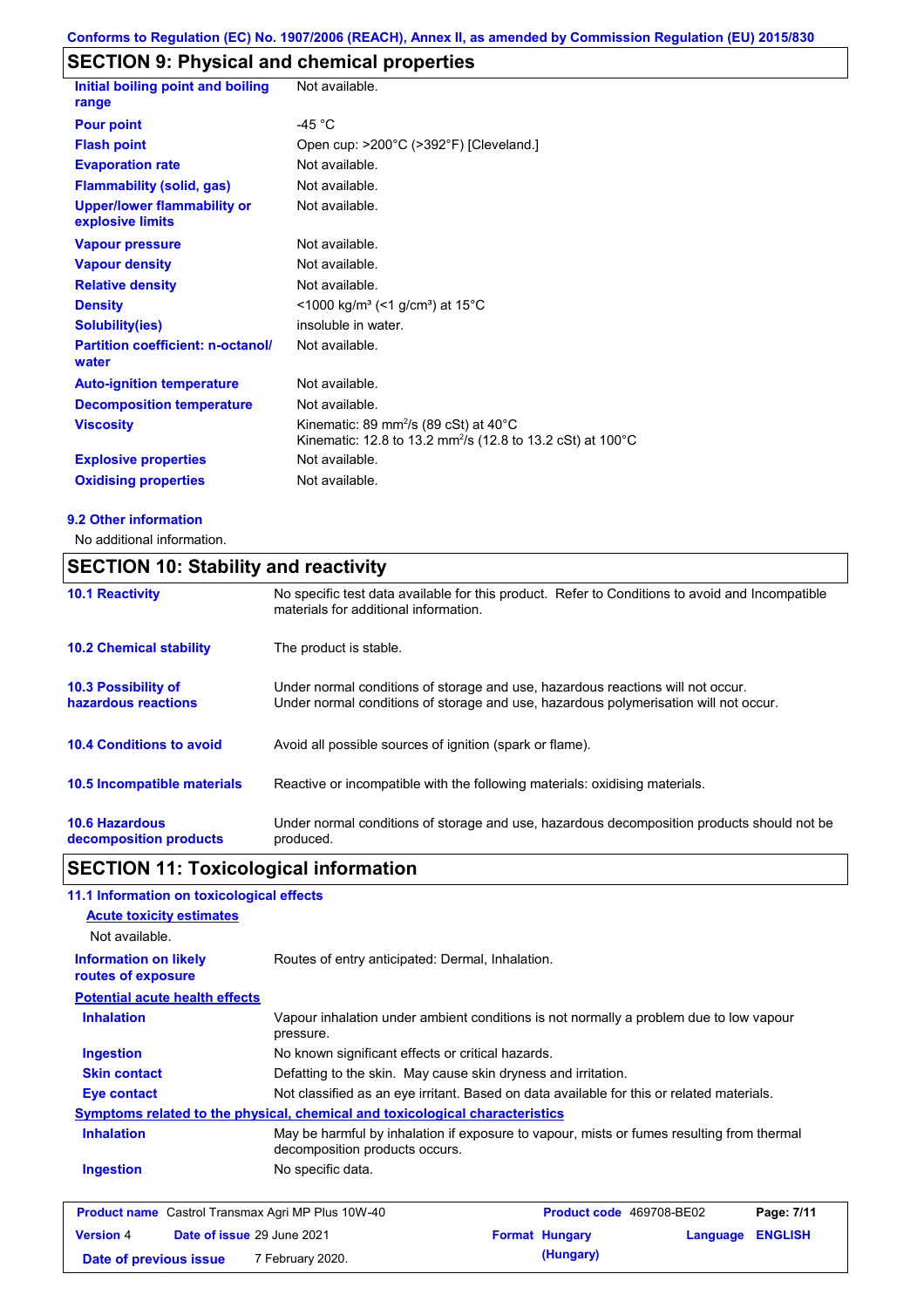## **SECTION 11: Toxicological information**

| <b>Skin contact</b>                     | Adverse symptoms may include the following:<br>irritation                                                                                                                                                                                                                                                                                                                                                |
|-----------------------------------------|----------------------------------------------------------------------------------------------------------------------------------------------------------------------------------------------------------------------------------------------------------------------------------------------------------------------------------------------------------------------------------------------------------|
|                                         | dryness<br>cracking                                                                                                                                                                                                                                                                                                                                                                                      |
| Eye contact                             | No specific data.                                                                                                                                                                                                                                                                                                                                                                                        |
|                                         | Delayed and immediate effects as well as chronic effects from short and long-term exposure                                                                                                                                                                                                                                                                                                               |
| <b>Inhalation</b>                       | Overexposure to the inhalation of airborne droplets or aerosols may cause irritation of the<br>respiratory tract.                                                                                                                                                                                                                                                                                        |
| <b>Ingestion</b>                        | Ingestion of large quantities may cause nausea and diarrhoea.                                                                                                                                                                                                                                                                                                                                            |
| <b>Skin contact</b>                     | Prolonged or repeated contact can defat the skin and lead to irritation and/or dermatitis.                                                                                                                                                                                                                                                                                                               |
| Eye contact                             | Potential risk of transient stinging or redness if accidental eye contact occurs.                                                                                                                                                                                                                                                                                                                        |
| <b>Potential chronic health effects</b> |                                                                                                                                                                                                                                                                                                                                                                                                          |
| <b>General</b>                          | USED ENGINE OILS<br>Combustion products resulting from the operation of internal combustion engines contaminate<br>engine oils during use. Used engine oil may contain hazardous components which have the<br>potential to cause skin cancer. Frequent or prolonged contact with all types and makes of used<br>engine oil must therefore be avoided and a high standard of personal hygiene maintained. |
| <b>Carcinogenicity</b>                  | No known significant effects or critical hazards.                                                                                                                                                                                                                                                                                                                                                        |
| <b>Mutagenicity</b>                     | No known significant effects or critical hazards.                                                                                                                                                                                                                                                                                                                                                        |
| <b>Developmental effects</b>            | No known significant effects or critical hazards.                                                                                                                                                                                                                                                                                                                                                        |
| <b>Fertility effects</b>                | No known significant effects or critical hazards.                                                                                                                                                                                                                                                                                                                                                        |

# **SECTION 12: Ecological information**

| <b>12.1 Toxicity</b>         |                             |
|------------------------------|-----------------------------|
| <b>Environmental hazards</b> | Not classified as dangerous |

#### **12.2 Persistence and degradability**

Not expected to be rapidly degradable.

#### **12.3 Bioaccumulative potential**

This product is not expected to bioaccumulate through food chains in the environment.

| <b>12.4 Mobility in soil</b>                            |                                                                      |
|---------------------------------------------------------|----------------------------------------------------------------------|
| <b>Soil/water partition</b><br><b>coefficient (Koc)</b> | Not available.                                                       |
| <b>Mobility</b>                                         | Spillages may penetrate the soil causing ground water contamination. |

#### **12.5 Results of PBT and vPvB assessment**

Product does not meet the criteria for PBT or vPvB according to Regulation (EC) No. 1907/2006, Annex XIII.

| 12.6 Other adverse effects          |                                                                                                                           |
|-------------------------------------|---------------------------------------------------------------------------------------------------------------------------|
| <b>Other ecological information</b> | Spills may form a film on water surfaces causing physical damage to organisms. Oxygen<br>transfer could also be impaired. |

## **SECTION 13: Disposal considerations**

#### **13.1 Waste treatment methods**

#### **Product**

**Methods of disposal**

Where possible, arrange for product to be recycled. Dispose of via an authorised person/ licensed waste disposal contractor in accordance with local regulations.

#### **Hazardous waste** Yes.

**European waste catalogue (EWC)**

| Waste code           | <b>Waste designation</b>                                         |
|----------------------|------------------------------------------------------------------|
| $\frac{1}{3}$ 02 05* | Imineral-based non-chlorinated engine, gear and lubricating oils |
| 113 01 10*           | Imineral based non-chlorinated hydraulic oils                    |

However, deviation from the intended use and/or the presence of any potential contaminants may require an alternative waste disposal code to be assigned by the end user.

#### **Packaging**

| <b>Methods of disposal</b> | Where possible, arrange for product to be recycled. Dispose of via an authorised person/ |
|----------------------------|------------------------------------------------------------------------------------------|
|                            | licensed waste disposal contractor in accordance with local regulations.                 |

| <b>Product name</b> Castrol Transmax Agri MP Plus 10W-40 |  |                                   | <b>Product code</b> 469708-BE02 |                       | Page: 8/11       |  |
|----------------------------------------------------------|--|-----------------------------------|---------------------------------|-----------------------|------------------|--|
| <b>Version 4</b>                                         |  | <b>Date of issue 29 June 2021</b> |                                 | <b>Format Hungary</b> | Language ENGLISH |  |
| Date of previous issue                                   |  | 7 February 2020.                  |                                 | (Hungary)             |                  |  |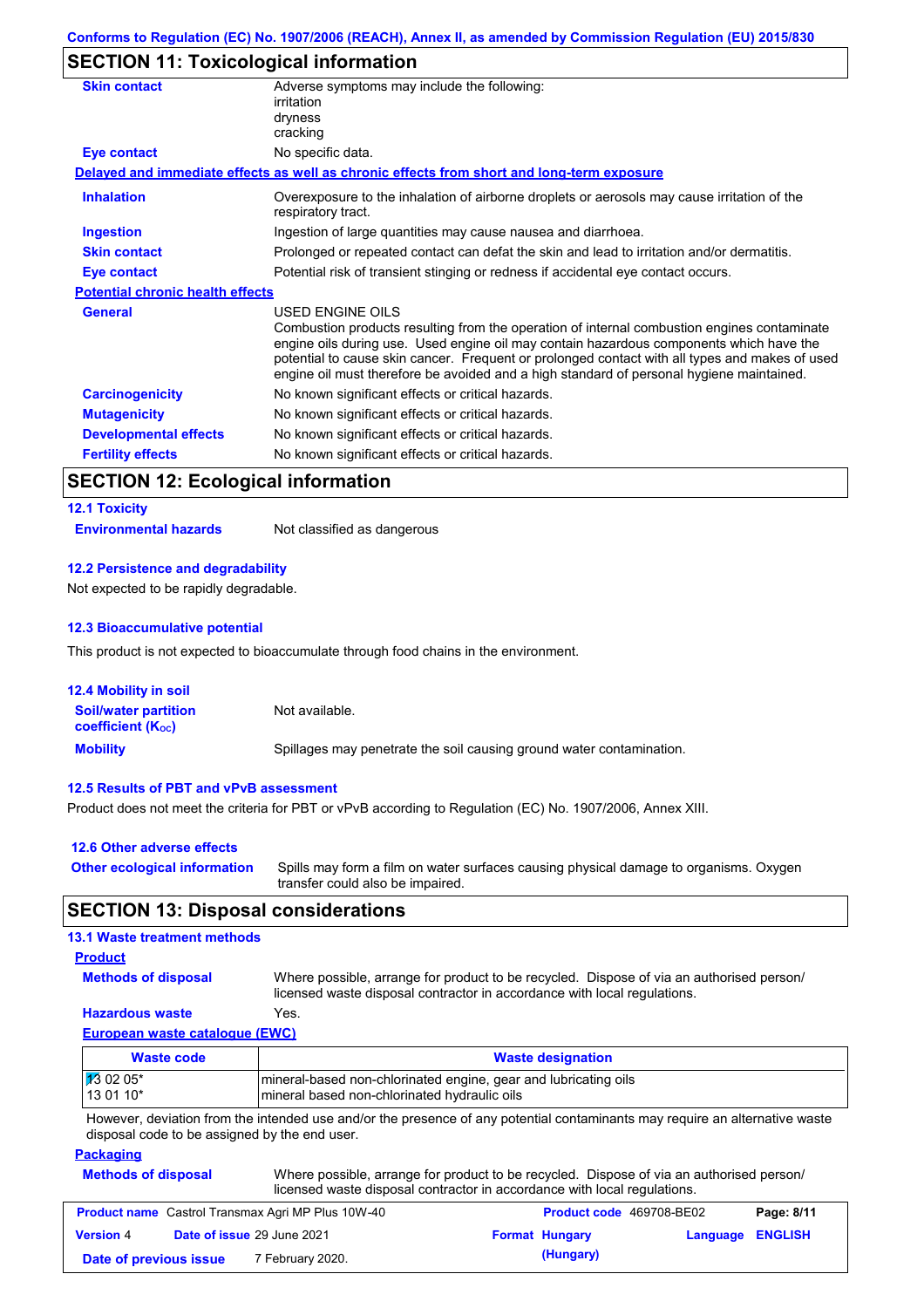## **SECTION 13: Disposal considerations**

| <b>Special precautions</b> |
|----------------------------|
|----------------------------|

This material and its container must be disposed of in a safe way. Care should be taken when handling emptied containers that have not been cleaned or rinsed out. Empty containers or liners may retain some product residues. Empty containers represent a fire hazard as they may contain flammable product residues and vapour. Never weld, solder or braze empty containers. Avoid dispersal of spilt material and runoff and contact with soil, waterways, drains and sewers. **References** Commission 2014/955/EU Directive 2008/98/EC

## **SECTION 14: Transport information**

|                                           | <b>ADR/RID</b> | <b>ADN</b>     | <b>IMDG</b>    | <b>IATA</b>    |
|-------------------------------------------|----------------|----------------|----------------|----------------|
| 14.1 UN number                            | Not regulated. | Not regulated. | Not regulated. | Not regulated. |
| 14.2 UN proper<br>shipping name           |                |                |                |                |
| <b>14.3 Transport</b><br>hazard class(es) |                |                |                |                |
| <b>14.4 Packing</b><br>group              |                |                |                |                |
| 14.5<br><b>Environmental</b><br>hazards   | No.            | No.            | No.            | No.            |
| <b>Additional</b><br>information          |                |                |                |                |

**14.6 Special precautions for user** Not available.

**14.7 Transport in bulk according to IMO instruments** Not available.

## **SECTION 15: Regulatory information**

|                                                                                                                                                          | 15.1 Safety, health and environmental regulations/legislation specific for the substance or mixture                            |                          |          |                |
|----------------------------------------------------------------------------------------------------------------------------------------------------------|--------------------------------------------------------------------------------------------------------------------------------|--------------------------|----------|----------------|
| EU Regulation (EC) No. 1907/2006 (REACH)                                                                                                                 |                                                                                                                                |                          |          |                |
|                                                                                                                                                          | Annex XIV - List of substances subject to authorisation                                                                        |                          |          |                |
| <b>Annex XIV</b>                                                                                                                                         |                                                                                                                                |                          |          |                |
| None of the components are listed.                                                                                                                       |                                                                                                                                |                          |          |                |
| <b>Substances of very high concern</b>                                                                                                                   |                                                                                                                                |                          |          |                |
| None of the components are listed.                                                                                                                       |                                                                                                                                |                          |          |                |
| EU Regulation (EC) No. 1907/2006 (REACH)                                                                                                                 |                                                                                                                                |                          |          |                |
| <b>Annex XVII - Restrictions</b><br>on the manufacture.<br>placing on the market<br>and use of certain<br>dangerous substances,<br>mixtures and articles | Not applicable.                                                                                                                |                          |          |                |
| <b>Other regulations</b>                                                                                                                                 |                                                                                                                                |                          |          |                |
| <b>REACH Status</b>                                                                                                                                      | The company, as identified in Section 1, sells this product in the EU in compliance with the<br>current requirements of REACH. |                          |          |                |
| <b>United States inventory</b><br>(TSCA 8b)                                                                                                              | All components are active or exempted.                                                                                         |                          |          |                |
| <b>Australia inventory (AICS)</b>                                                                                                                        | All components are listed or exempted.                                                                                         |                          |          |                |
| <b>Canada inventory</b>                                                                                                                                  | All components are listed or exempted.                                                                                         |                          |          |                |
| <b>China inventory (IECSC)</b>                                                                                                                           | All components are listed or exempted.                                                                                         |                          |          |                |
| <b>Japan inventory (ENCS)</b>                                                                                                                            | All components are listed or exempted.                                                                                         |                          |          |                |
| <b>Korea inventory (KECI)</b>                                                                                                                            | All components are listed or exempted.                                                                                         |                          |          |                |
| <b>Product name</b> Castrol Transmax Agri MP Plus 10W-40                                                                                                 |                                                                                                                                | Product code 469708-BE02 |          | Page: 9/11     |
| Date of issue 29 June 2021<br><b>Version 4</b>                                                                                                           |                                                                                                                                | <b>Format Hungary</b>    | Language | <b>ENGLISH</b> |

**Date of previous issue (Hungary)** 7 February 2020.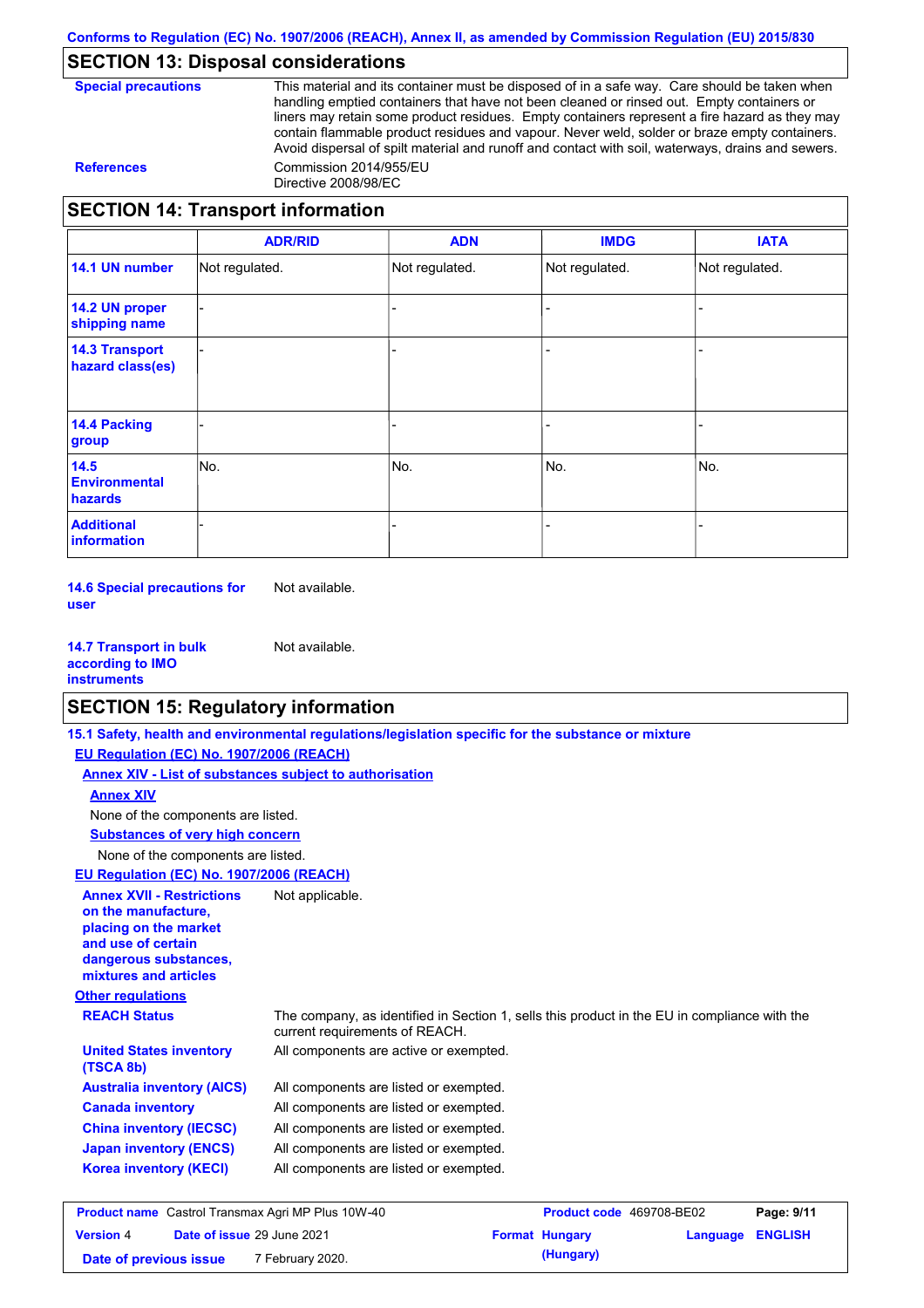# **SECTION 15: Regulatory information**

| <b>Philippines inventory</b><br>(PICCS)                         | All components are listed or exempted.                                                                                                                                                                   |
|-----------------------------------------------------------------|----------------------------------------------------------------------------------------------------------------------------------------------------------------------------------------------------------|
| <b>Taiwan Chemical</b><br><b>Substances Inventory</b><br>(TCSI) | All components are listed or exempted.                                                                                                                                                                   |
| Ozone depleting substances (1005/2009/EU)                       |                                                                                                                                                                                                          |
| Not listed.                                                     |                                                                                                                                                                                                          |
| Prior Informed Consent (PIC) (649/2012/EU)                      |                                                                                                                                                                                                          |
| Not listed.                                                     |                                                                                                                                                                                                          |
| <b>EU - Water framework directive - Priority substances</b>     |                                                                                                                                                                                                          |
| None of the components are listed.                              |                                                                                                                                                                                                          |
| <b>Seveso Directive</b>                                         |                                                                                                                                                                                                          |
| This product is not controlled under the Seveso Directive.      |                                                                                                                                                                                                          |
| <b>References</b>                                               | Act No. XXV of 2000 on chemical safety<br>Decree No. 25/2000 (IX.30.) EüM of the Ministry of Health on chemical safety at work plus<br>amendments                                                        |
|                                                                 | Decree No. 44/2000 (XII.27.) EüM of the Ministry of Health on detailed arrangements for certain<br>procedures, activities relating to dangerous substances and dangerous preparations plus<br>amendments |
|                                                                 | 38/2009 (VII.7) The International Carriage of Dangerous Goods by the European Agreement<br>(ADR) "A" and "B" on the application of national annex plus amendments                                        |
| <b>15.2 Chemical safety</b><br>assessment                       | A Chemical Safety Assessment has been carried out for one or more of the substances within<br>this mixture. A Chemical Safety Assessment has not been carried out for the mixture itself.                |

# **SECTION 16: Other information**

| <b>Abbreviations and acronyms</b>                        | ADN = European Provisions concerning the International Carriage of Dangerous Goods by<br>Inland Waterway<br>ADR = The European Agreement concerning the International Carriage of Dangerous Goods by<br>Road<br>ATE = Acute Toxicity Estimate<br><b>BCF</b> = Bioconcentration Factor<br>CAS = Chemical Abstracts Service<br>CLP = Classification, Labelling and Packaging Regulation [Regulation (EC) No. 1272/2008]<br>CSA = Chemical Safety Assessment<br>CSR = Chemical Safety Report<br>DMEL = Derived Minimal Effect Level<br>DNEL = Derived No Effect Level<br>EINECS = European Inventory of Existing Commercial chemical Substances<br>ES = Exposure Scenario<br>EUH statement = CLP-specific Hazard statement<br>EWC = European Waste Catalogue<br>GHS = Globally Harmonized System of Classification and Labelling of Chemicals<br>IATA = International Air Transport Association<br>IBC = Intermediate Bulk Container<br><b>IMDG = International Maritime Dangerous Goods</b><br>LogPow = logarithm of the octanol/water partition coefficient<br>MARPOL = International Convention for the Prevention of Pollution From Ships, 1973 as<br>modified by the Protocol of 1978. ("Marpol" = marine pollution)<br>OECD = Organisation for Economic Co-operation and Development<br>PBT = Persistent, Bioaccumulative and Toxic<br><b>PNEC = Predicted No Effect Concentration</b><br>REACH = Registration, Evaluation, Authorisation and Restriction of Chemicals Regulation<br>[Regulation (EC) No. 1907/2006]<br>RID = The Regulations concerning the International Carriage of Dangerous Goods by Rail<br><b>RRN = REACH Registration Number</b><br>SADT = Self-Accelerating Decomposition Temperature<br>SVHC = Substances of Very High Concern<br>STOT-RE = Specific Target Organ Toxicity - Repeated Exposure<br>STOT-SE = Specific Target Organ Toxicity - Single Exposure<br>TWA = Time weighted average<br>$UN = United Nations$<br>UVCB = Complex hydrocarbon substance<br>VOC = Volatile Organic Compound |                                 |                |
|----------------------------------------------------------|------------------------------------------------------------------------------------------------------------------------------------------------------------------------------------------------------------------------------------------------------------------------------------------------------------------------------------------------------------------------------------------------------------------------------------------------------------------------------------------------------------------------------------------------------------------------------------------------------------------------------------------------------------------------------------------------------------------------------------------------------------------------------------------------------------------------------------------------------------------------------------------------------------------------------------------------------------------------------------------------------------------------------------------------------------------------------------------------------------------------------------------------------------------------------------------------------------------------------------------------------------------------------------------------------------------------------------------------------------------------------------------------------------------------------------------------------------------------------------------------------------------------------------------------------------------------------------------------------------------------------------------------------------------------------------------------------------------------------------------------------------------------------------------------------------------------------------------------------------------------------------------------------------------------------------------------------------------------------------------------------------------------------|---------------------------------|----------------|
|                                                          | vPvB = Very Persistent and Very Bioaccumulative<br>Varies = may contain one or more of the following 64741-88-4 / RRN 01-2119488706-23,                                                                                                                                                                                                                                                                                                                                                                                                                                                                                                                                                                                                                                                                                                                                                                                                                                                                                                                                                                                                                                                                                                                                                                                                                                                                                                                                                                                                                                                                                                                                                                                                                                                                                                                                                                                                                                                                                      |                                 |                |
| <b>Product name</b> Castrol Transmay Agri MP Plus 10W-40 |                                                                                                                                                                                                                                                                                                                                                                                                                                                                                                                                                                                                                                                                                                                                                                                                                                                                                                                                                                                                                                                                                                                                                                                                                                                                                                                                                                                                                                                                                                                                                                                                                                                                                                                                                                                                                                                                                                                                                                                                                              | <b>Product code 469708-RE02</b> | $P$ age: 10/11 |

| <b>Product name</b> Castrol Transmax Agri MP Plus 10W-40 |  | Product code 469708-BE02          | Page: 10/11 |                       |                         |  |
|----------------------------------------------------------|--|-----------------------------------|-------------|-----------------------|-------------------------|--|
| <b>Version 4</b>                                         |  | <b>Date of issue 29 June 2021</b> |             | <b>Format Hungary</b> | <b>Language ENGLISH</b> |  |
| Date of previous issue                                   |  | 7 February 2020.                  |             | (Hungary)             |                         |  |